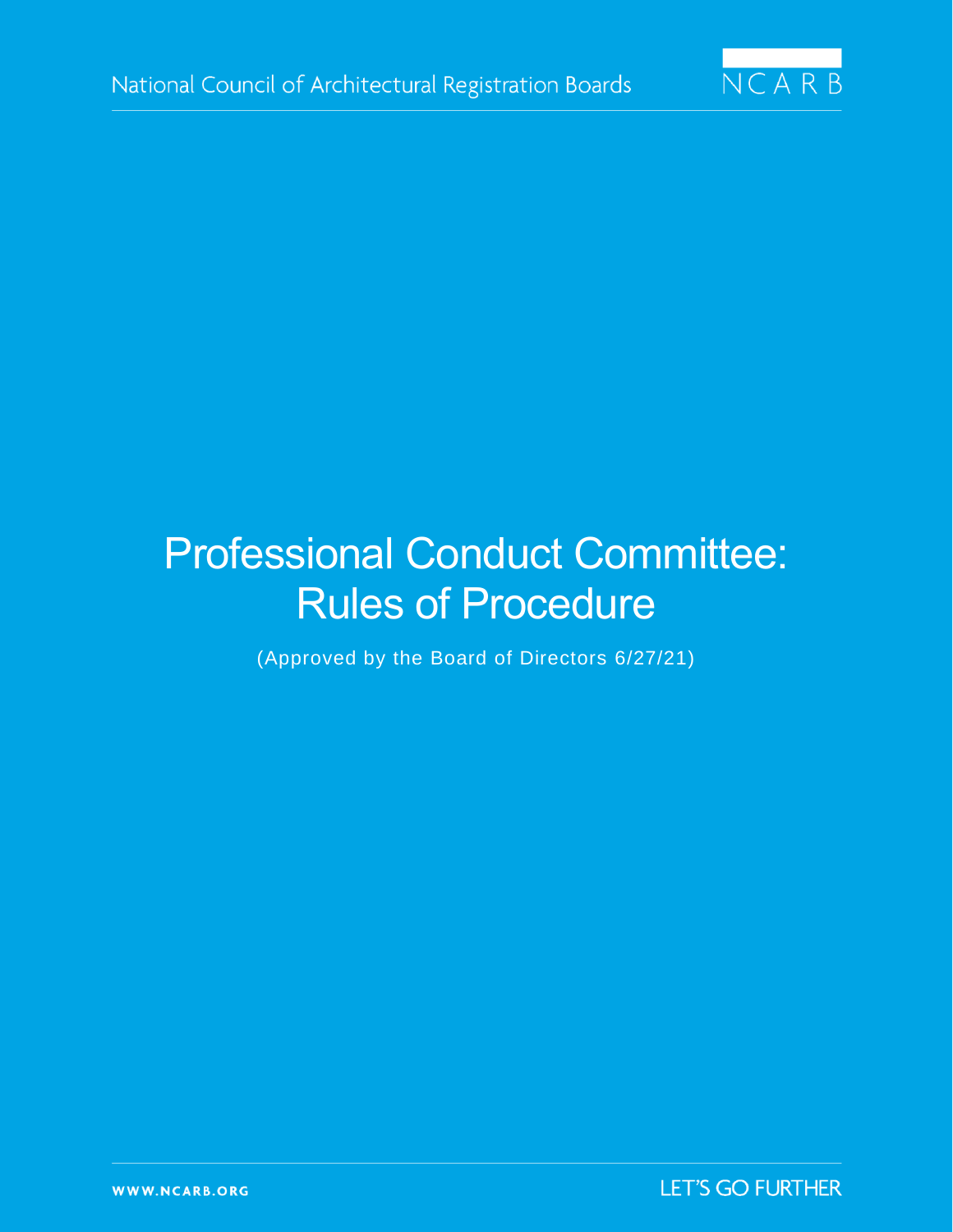

## I. Introduction and Purpose.

These Rules of Procedure set forth the procedures followed by the National Council of Architectural Registration Boards ("NCARB") with respect to the professional conduct of individuals who hold an NCARB Certificate, individuals who previously held an NCARB Certificate and are on "inactive" status, individuals who seek to obtain an NCARB Certificate (e.g., candidates for the Architectural Registration Examination<sup>®</sup> ("ARE<sup>®</sup>"), and individuals who participate in or seek to participate in other NCARB programs (e.g., the Architectural Experience Program ("AXP"), the Education Alternative, and the Foreign Architect programs). The term "Record Holder" may be used to describe any individual who is covered by these Rules of Procedure.

The NCARB Professional Conduct Committee ("PCC") is charged by the NCARB Board of Directors (the "NCARB Board") to review the conduct of Record Holders and recommend sanctions or issue a warning letter when the PCC has found misconduct. These Rules of Procedure set forth the framework for PCC's operation and may be supplemented by internal PCC operational guidelines consistent with these Rules.

Consistent with the NCARB Bylaws, the purpose of the PCC acting within these Rules of Procedure is to provide Member Boards with confidence that an NCARB Record Holder has demonstrated sufficient character as would be expected of an individual qualified to practice architecture. Although Member Boards are charged with regulating the practice of architecture in their jurisdictions, the PCC is established to uphold the high standards of the profession and the value of the NCARB Certificate.

The processes described herein are meant to provide procedural fairness to individuals faced with potential sanctions, while permitting NCARB to maintain and enforce standards of professional conduct. These processes are not meant to replicate formal governmental criminal or civil proceedings. Record Holders facing sanctions are permitted to be represented by an attorney engaged at their expense.

## II. General Provisions.

A. PCC Structure. The PCC shall be composed of individuals appointed by the NCARB Board or any individual delegated with the authority to make such appointments, for a term as set forth by the appointing NCARB Board or individual. Appointees shall be referred to as "PCC Members". PCC Members may include, among others, persons who serve or have served as executives, members, and other representatives of a Member Board. A Chair of the PCC shall be appointed by the NCARB Board, or any individual delegated with the authority to make such appointment. This person shall be known as the "PCC Chair". The PCC shall have charges assigned to it on an annual basis by the NCARB Board and shall report regularly as required by the NCARB Board.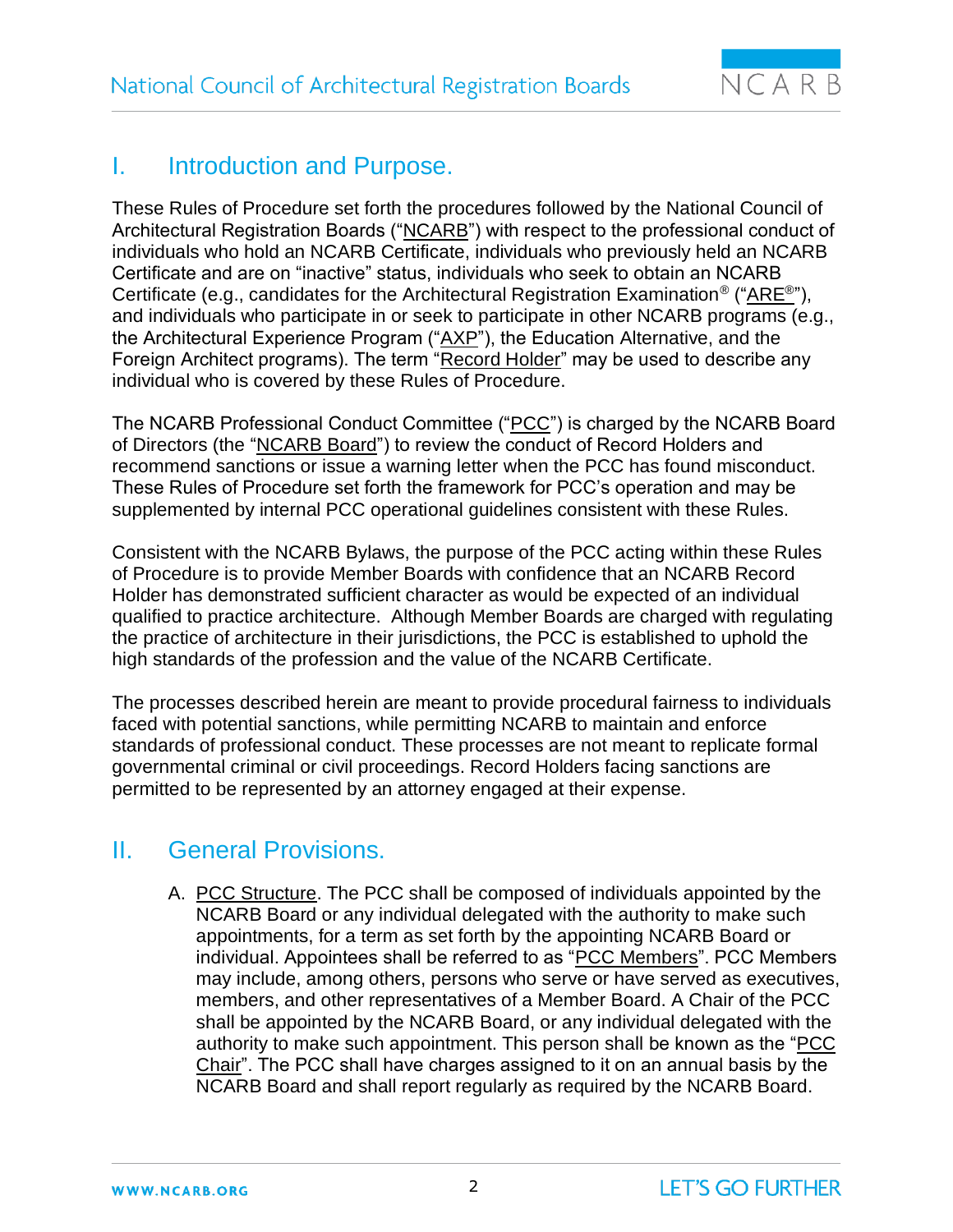

- B. Proceedings. The PCC shall meet regularly in person or by teleconference to review cases reported by Member Boards and/or NCARB staff and to conduct other business as may be deemed appropriate. The PCC Chair shall work with the assigned NCARB staff liaison ("NCARB Staff Liaison") and counsel ("NCARB Counsel") to establish agendas in advance of each meeting.
- C. Conflicts of Interest. PCC Members shall review the agenda and other advance reading materials in preparation for each meeting and advise the PCC Chair, NCARB Staff Liaison, and/or NCARB Counsel if an actual or potential conflict of interest may exist. Any individual with an actual or potential conflict shall abstain from the discussion and voting on any such matter. A PCC Member who is employed by or serves as a member of a Member Board shall abstain from discussing or acting on any matter arising out of the state or jurisdiction represented by that Member Board.
- D. Other Proceedings. Regardless of the status of a matter before the PCC, NCARB shall at all times be entitled to take any other action, including but not limited to pursuing judicial or administrative proceedings, against any Record Holder or other person. In addition to the particular sanctions and other actions provided for in these Rules of Procedure and in the Policy for the ARE: Exam Candidate Conduct, NCARB independently may seek damages, injunctive relief, or other remedies available to NCARB at law and equity.
- E. NCARB Board Reporting. The PCC shall, on a regular basis, provide to the NCARB Board a report of all recent case dispositions. When applicable, NCARB Board members shall observe conflict of interest procedures when considering such matters.
- F. Correspondence. Any notice or other official correspondence to Record Holders shall be made by certified mail, return receipt requested, or by an overnight delivery service, such as Federal Express or UPS, with a signature required.

### III. Member Board Reporting.

With regard to individuals holding an NCARB Certificate, the PCC relies on and acts on reporting done by each NCARB Member Board ("Member Board"). Each Member Board is required by the NCARB Bylaws to report each case in which the Member Board has 1) Revoked an architect's registration (the term "registration" as used in this document is meant to refer to an architect's licensure in a particular jurisdiction, regardless of what term that jurisdiction may use) for cause other than nonpayment of renewal fees or failure to file information with the Member Board or 2) the Member Board or a court makes a finding, not reversed on appeal, that the Architect has, in the conduct of architectural practice, violated the laws and/or regulations.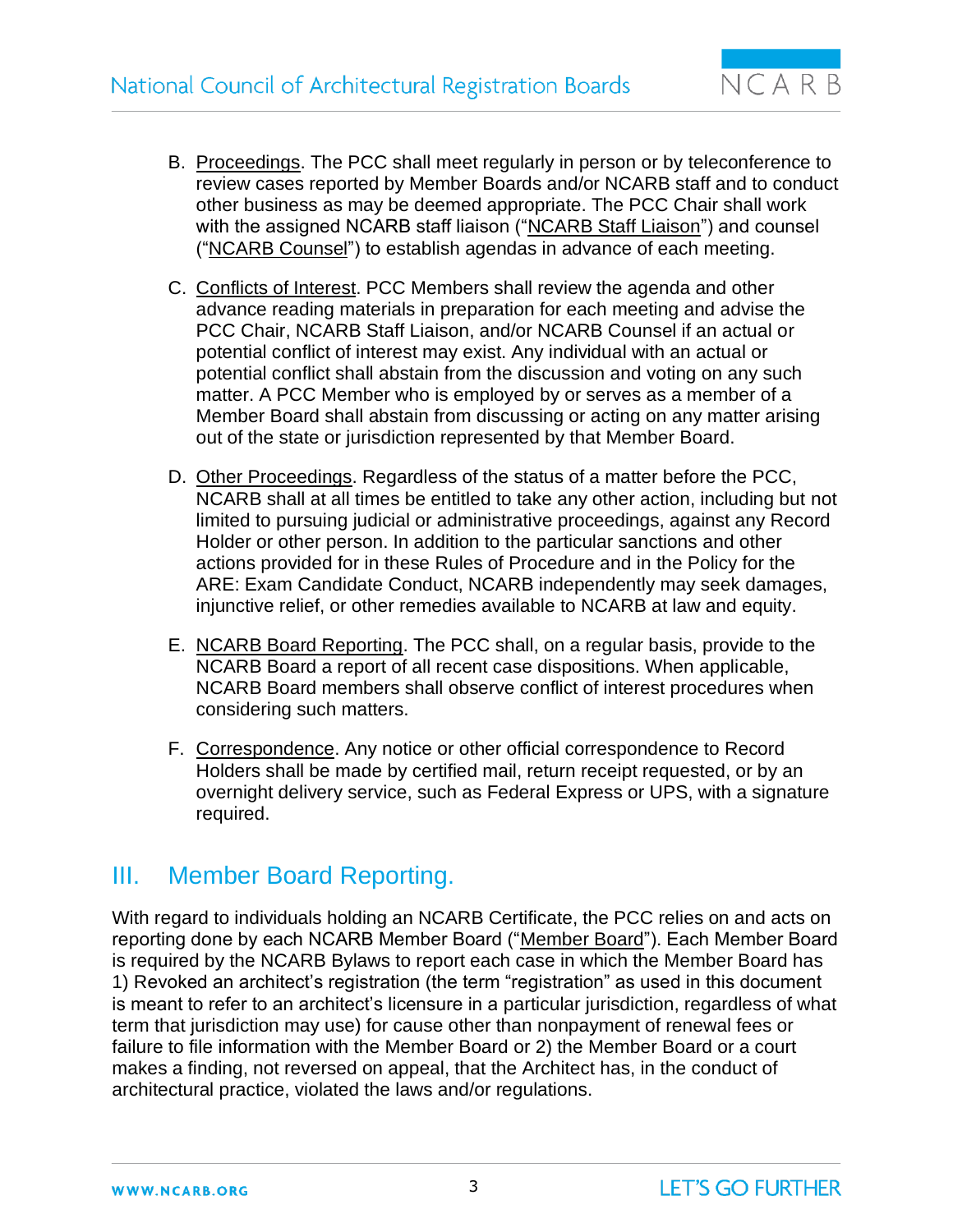

Each Member Board is requested to report all disciplinary actions to the NCARB Disciplinary Database. For reporting purposes, "disciplinary actions" are defined as "public actions taken by a Member Board against an individual who violates one or more laws and/or regulations, resulting in an order or agreement that is issued after the individual was provided an opportunity for response/appeal/due process".

## IV. Member Board Actions for PCC Consideration.

- A. Actions Requiring PCC Review. Upon receipt of Member Board actions, NCARB staff will review all submissions and forward to the PCC any cases that involve any of the following actions or violations taken by the Member Board:
	- 1. Revocation for cause other than nonpayment of renewal fees or failure to file information with a Member Board;
	- 2. Conviction of a felony or crime involving fraud or wanton disregard for the rights of others; and
	- 3. Finding of multiple offenses that in compilation may indicate significant lapses of character.
- B. Actions that May Require PCC Review. Upon receipt of Member Board actions, NCARB staff will review all submissions and forward to the PCC any cases that involve any of the following actions taken by the Member Board, except for infractions described in Section C below:
	- 1. Suspension;
	- 2. Surrender of registration in connection with pending or threatened disciplinary action;
	- 3. Civil penalty/fine;
	- 4. Probation; and
	- 5. Restrictions on practice involving scope of practice limitation.
- C. Infractions not Requiring PCC Review. For actions otherwise described in Section B above that fall into one of the following categories, NCARB staff shall not forward such actions to the PCC for its review:
	- 1. Consent actions in which there may be agreed-upon penalties but no finding or agreement that the law has been violated;
	- 2. Corporate or firm registration violations;
	- 3. Disciplinary actions on account of failure to pay taxes or to furnish child support or other like civil violations;
	- 4. Disciplinary actions following nonpayment of renewal fees or failure to file information or to meet other administrative requirements for continued registration, including continuing education violations;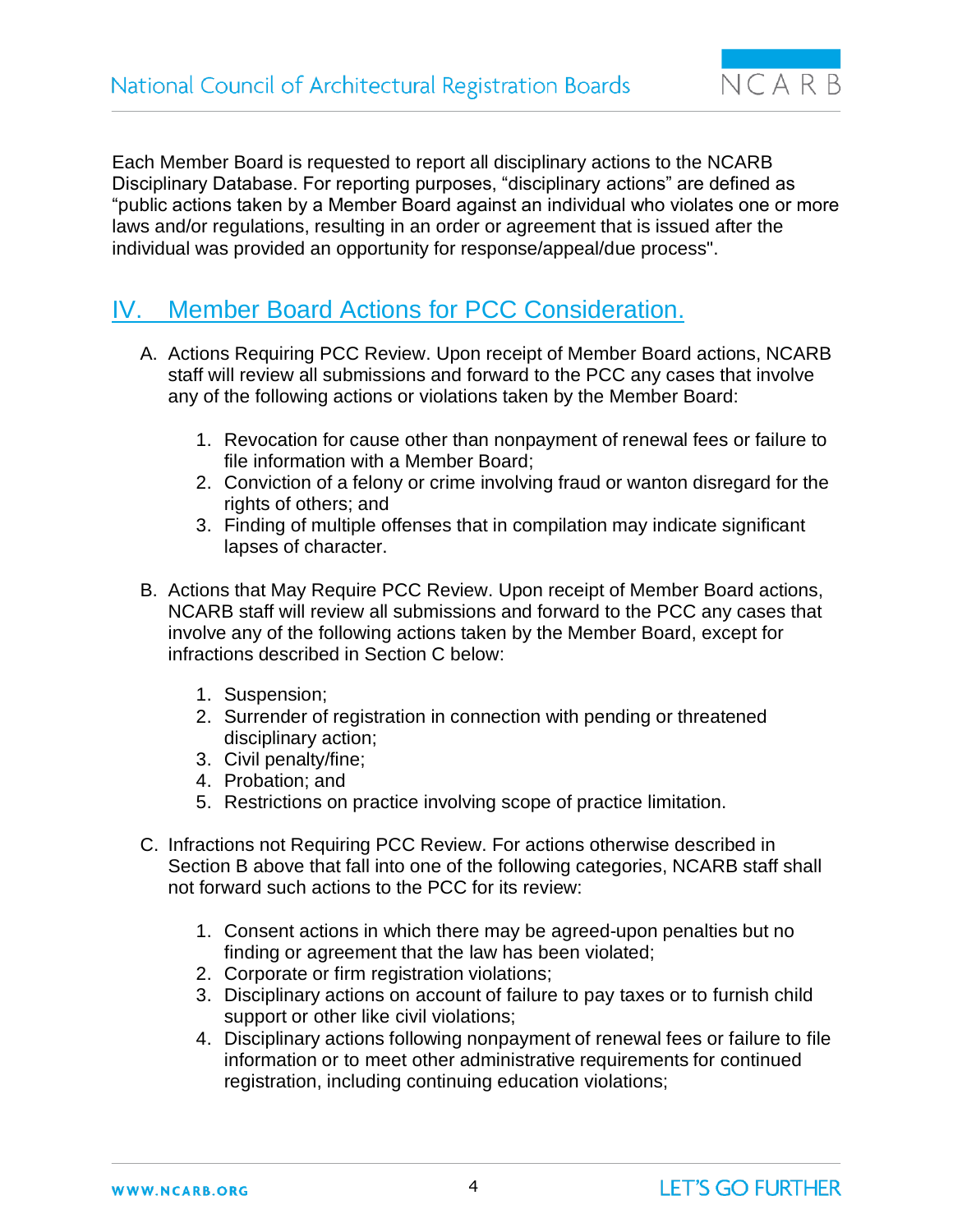

- 5. Violations relating to technical submissions such as seal and signature requirements, title block mistakes, failure to timely submit plans for review, construction administration notifications, and the like; and
- 6. Disciplinary action in one state that is based solely on the disciplinary action of another state or failure to report the disciplinary action of another state (provided that such prior state's disciplinary action had been previously reported to NCARB).

In the event NCARB staff is uncertain as to whether an action should be categorized as an infraction not requiring PCC review, the case shall be presented to the PCC for a determination.

## V. Prohibited Conduct, Sanctions, and Case Procedures.

- A. Registration Revocation or Certificate Ineligibility.
	- 1. Conduct Subject to Mandatory Certificate Revocation. The Bylaws of NCARB provide that NCARB shall revoke an architect's NCARB Certificate ("Certificate") if:
		- (a) A Member Board has at any time revoked the architect's registration for a cause other than nonpayment of renewal fees or failure to file information with the Member Board; or
		- (b) Facts are subsequently revealed which show that the architect was actually ineligible for the Certificate at the time of certification.
	- 2. Initial NCARB Action. Upon being informed of a registration revocation, the staff of NCARB will, in the case of Section 1(a) above, return a copy of the action to the Member Board with a letter asking such board to confirm that its action has not been appealed. When the confirmation that no appeal has been filed is received from the Member Board, NCARB staff will notify the PCC.

In the case of Section 1(b) above, before making a final determination as to whether the individual has been ineligible for a Certificate at the time of certification, NCARB staff shall request a response as set forth in Section V.D.2 from the Record Holder. Upon receipt of the response from the Record Holder or, upon passage of the 30-day time frame without receipt of a response, NCARB staff shall provide to the PCC, at least seven days prior to the meeting at which the matter will be considered, the Record Holder's response to the PCC Members.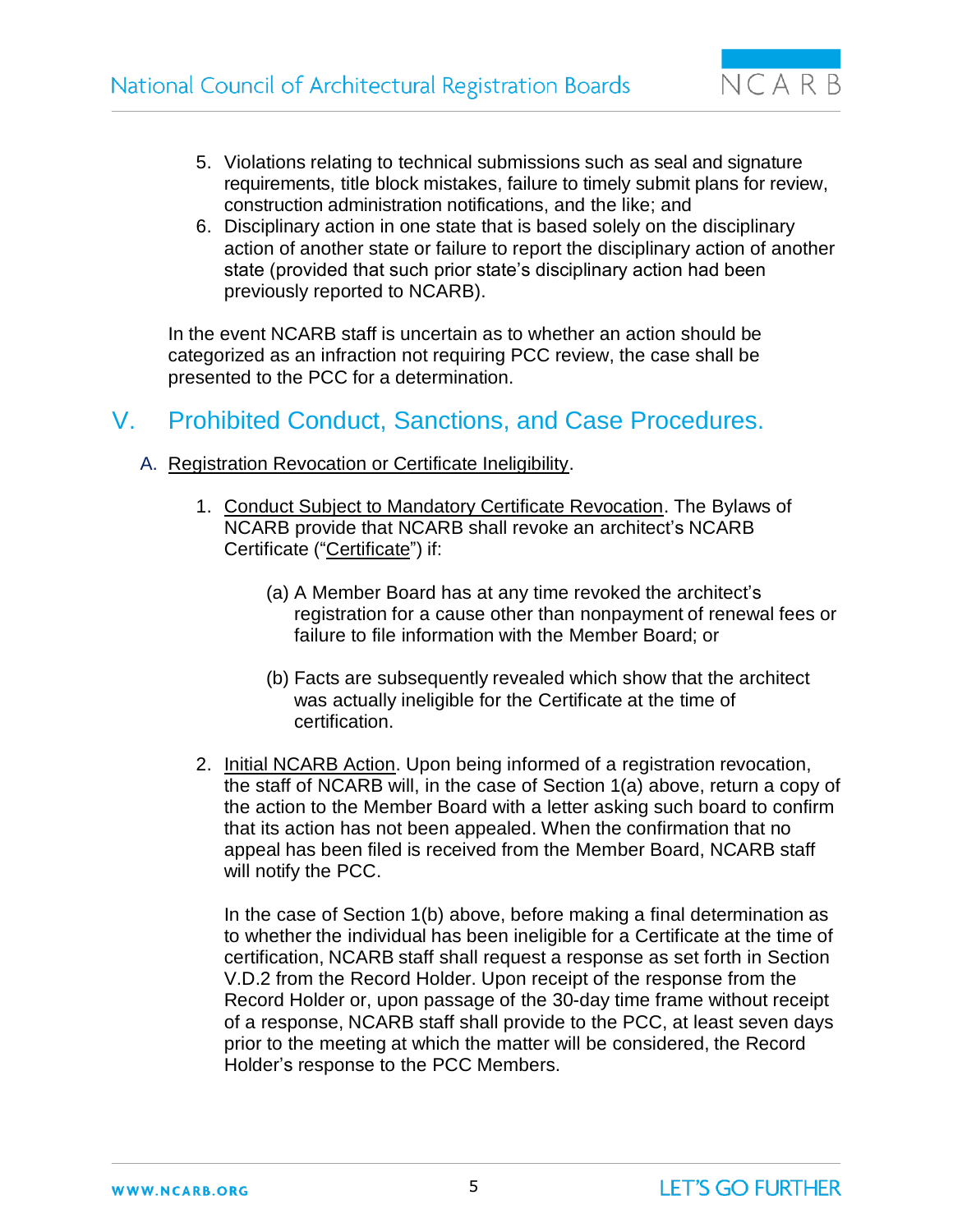

- 3. NCARB PCC Action. The PCC will then confirm that the Certificate revocation is one which is subject to Section 1(a) or 1(b) above and shall recommend Certificate revocation to the NCARB Board of Directors. The PCC may, in its discretion, withhold a final decision on a particular matter if it determines that further clarification or information would be needed.
- 4. NCARB Board of Directors Action. If the PCC recommends revocation of a Certificate, NCARB staff shall prepare appropriate notice documents for consideration by the NCARB Board. Upon approval by the NCARB Board, NCARB staff will notify the architect that their Certificate has been revoked.
- B. Exam Misconduct. Conduct covered under the NCARB Policy for the ARE: Exam Candidate Conduct shall be subject to discretionary discipline under the terms of that document. Upon being informed of conduct described in NCARB Policy for the ARE: Exam Candidate Conduct, NCARB staff shall initiate proceedings as set forth in that document.
- C. Other Infractions.
	- 1. Conduct Subject to Discretionary Action for an NCARB Certificate Holder. The Bylaws of NCARB provide that NCARB may revoke an architect's Certificate if:
		- (a) A Member Board or a court makes a finding, not reversed on appeal, that the architect (i) has, in the conduct of their architectural practice, violated the law, or (ii) has engaged in conduct involving wanton disregard for the rights of others;
		- (b) The architect has surrendered or allowed to lapse their registration in connection with disciplinary action pending or threatened, or a Member Board has denied the architect registration for a cause other than the failure to comply with the educational, experience, age, citizenship, or other technical qualifications for registration in such jurisdiction; or
		- (c) The architect has willfully misstated a material fact in a formal submission to NCARB (including, without limitations, applications for a Certificate and annual reports for renewal of a Certificate).
	- 2. Conduct Subject to Discretionary Action for an NCARB Record Holder. NCARB Bylaws provide that NCARB shall obtain and record factual data including but not limited to a Record Holder's character. NCARB has adopted as one of its standards for holding a Certificate that a Record Holder must be of good character as verified by employers, architects, and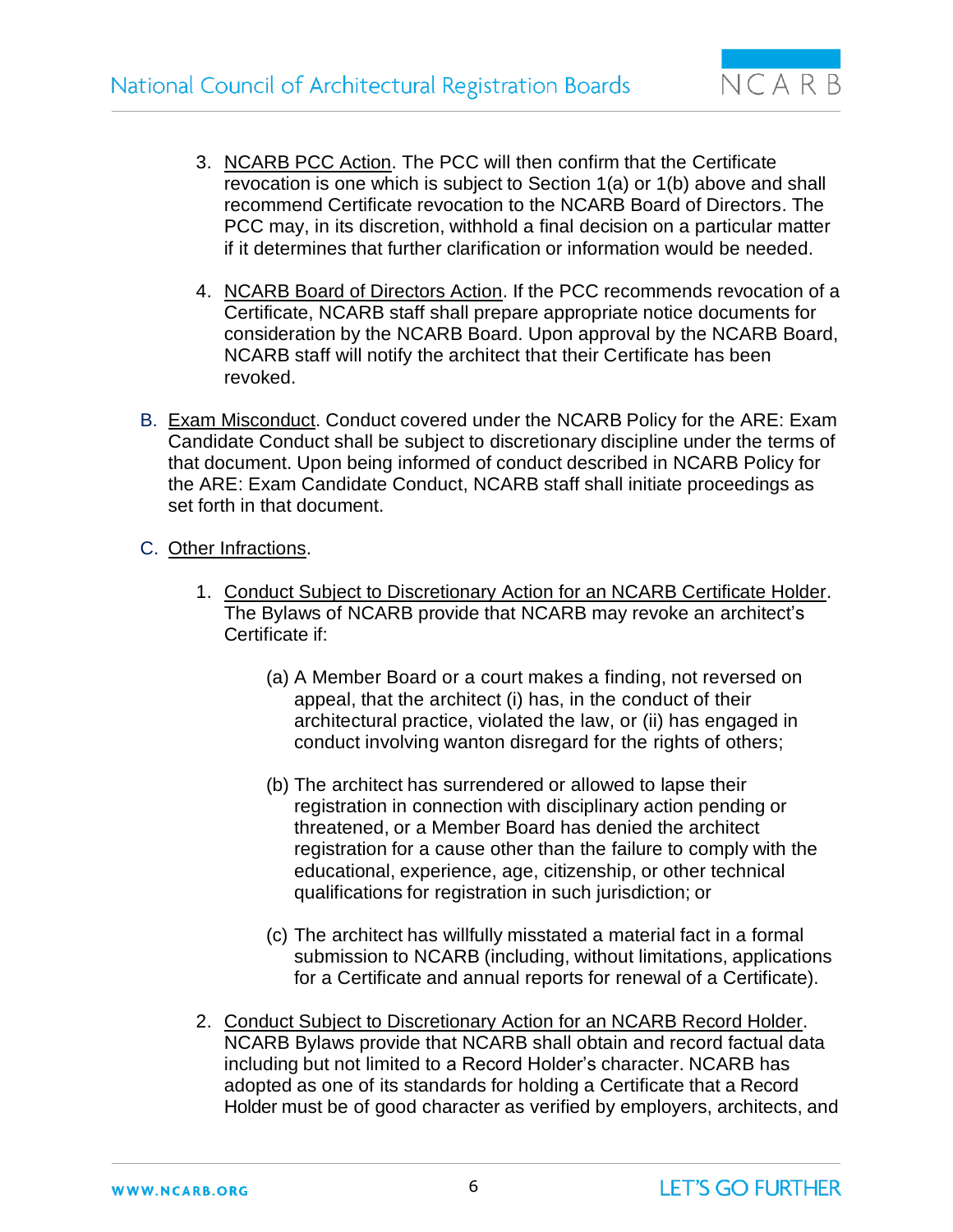

Member Boards. The PCC may consider the following as grounds for denial of certification based on character:

- (a) Revocation or suspension of the Record Holder's registration by any Member Board for a cause other than nonpayment of renewal fees or failure to file information or to meet other administrative requirements for continued registration;
- (b) A finding by a Member Board or court, not reversed on appeal, that the architect
	- (i) Has, in the conduct of his or her architectural practice, violated the law, or
	- (ii) Engaged in conduct involving fraud or wanton disregard for the rights of others;
- (c) Conviction of the architect of a felony or a crime involving fraud or wanton disregard for the rights of others;
- (d) Surrender or lapse of the architect's registration in connection with disciplinary action pending or threatened;
- (e) Denial of registration by a Member Board for a cause other than failure to comply with the educational, experience, age, citizenship, or other technical qualifications for registration in such jurisdiction;
- (f) Willful misstatement of a material fact in a formal submission to NCARB, including without limitation any submissions regarding continuing education hours on any application for a Certificate or renewal thereof;
- (g) Evidence of incompetence, dishonesty, or unlawful conduct, not adequately refuted, related to the practice of architecture or involving fraud or wanton disregard of the rights of others;
- (h) A finding by NCARB that a candidate has violated the Candidate Agreement for the  $ARE^{\textcircled{R}}$  and/or NCARB's Policy for the ARE: Exam Candidate Conduct;
- (i) Willful misstatement of NCARB information (including, for example, falsely claiming to hold Certificate status); or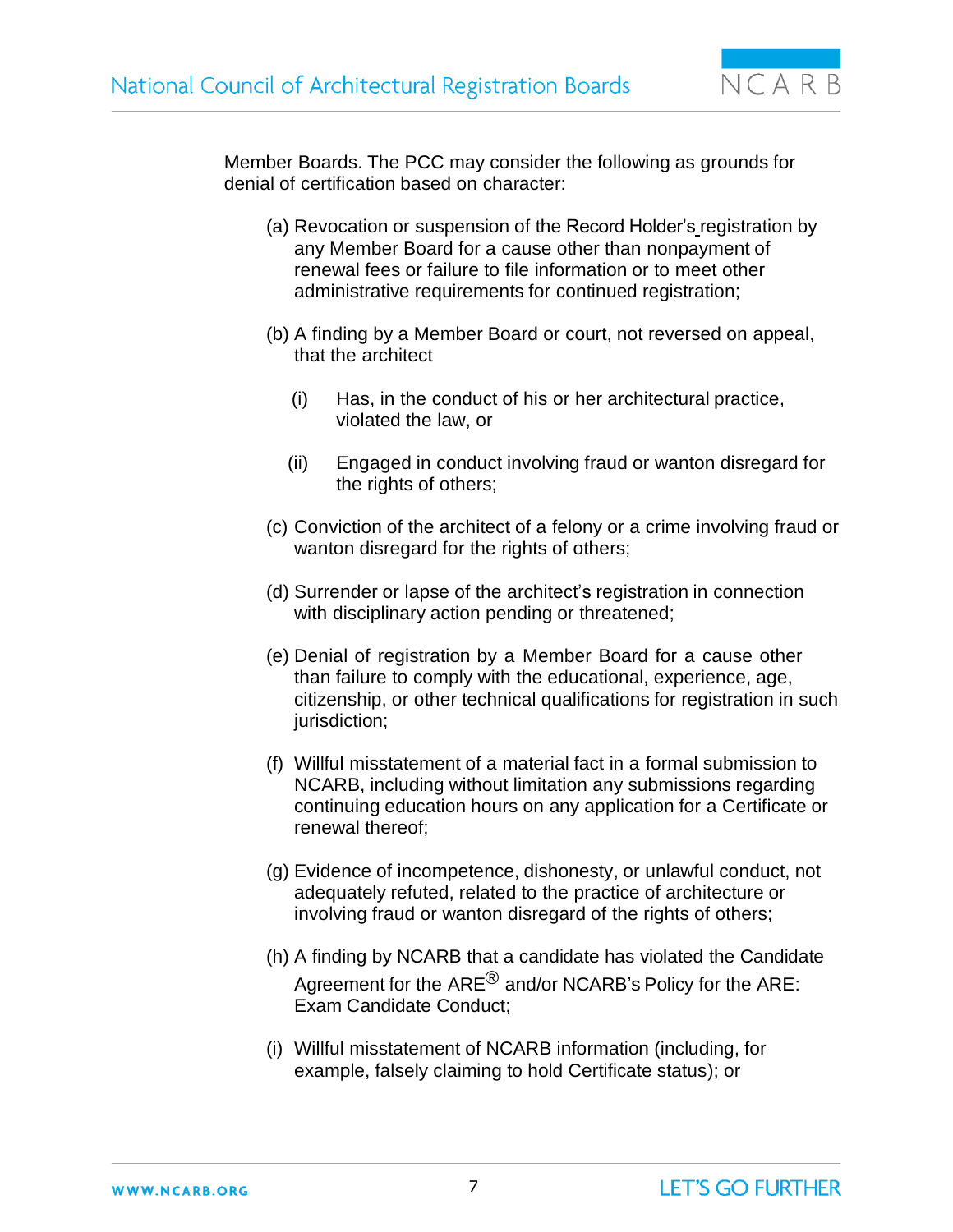

- (j) A finding by NCARB that the Record Holder has engaged in any behavior--written, verbal or physical--that may be considered inappropriate, abusive, disruptive, threatening, discriminatory, prejudicial, or harassing in nature while engaging with NCARB, any Member Board, and/or any vendor working on behalf of NCARB.
- 3. Initial NCARB Action. Upon being informed of circumstances that appear to be a violation as set forth in Sections 1 or 2 above, NCARB staff shall request a response as set forth in Section V.D.2 from the Record Holder. Upon receipt of the response from the Record Holder or, upon passage of the 30-day time frame without receipt of a response, NCARB staff shall provide to the PCC, at least seven days prior to the meeting at which the matter will be considered, the Record Holder's response to the PCC Members.

Violations of Section V.C.2.j (inappropriate conduct) shall be reviewed and referred by the NCARB Chief Executive Officer prior to presentation to the PCC.

4. NCARB PCC Action. The PCC will consider whether it finds the Record Holder's conduct to be in violation of one or more specific provisions of these Rules of Procedure and/or the NCARB Model Rules of Conduct. The PCC may, in its discretion, withhold a final decision on a particular matter if it determines that further clarification or information would be needed.

If the PCC determines a violation occurred, it shall determine which sanction or other action is appropriate. The actions available to the PCC are (note that one or more may be applied in any case):

- (i) Recommend Certificate revocation to NCARB Board;
- (ii) Recommend Certificate suspension for a period of time to NCARB Board;
- (iii) Recommend Certificate denial to NCARB Board;
- (iv) Recommend public reprimand to NCARB Board;
- (v) Require that Record Holder take certain ethics education courses (NCARB Board approval not required);
- (vi) Issue a warning letter to Record Holder (NCARB Board approval not required). A warning letter is not a sanction by NCARB.

When a warning letter or one or more sanctions not requiring approval by the NCARB Board is issued by the PCC, the PCC shall direct staff to take such actions necessary to inform the Record Holder and implement such sanction(s) or warning letter.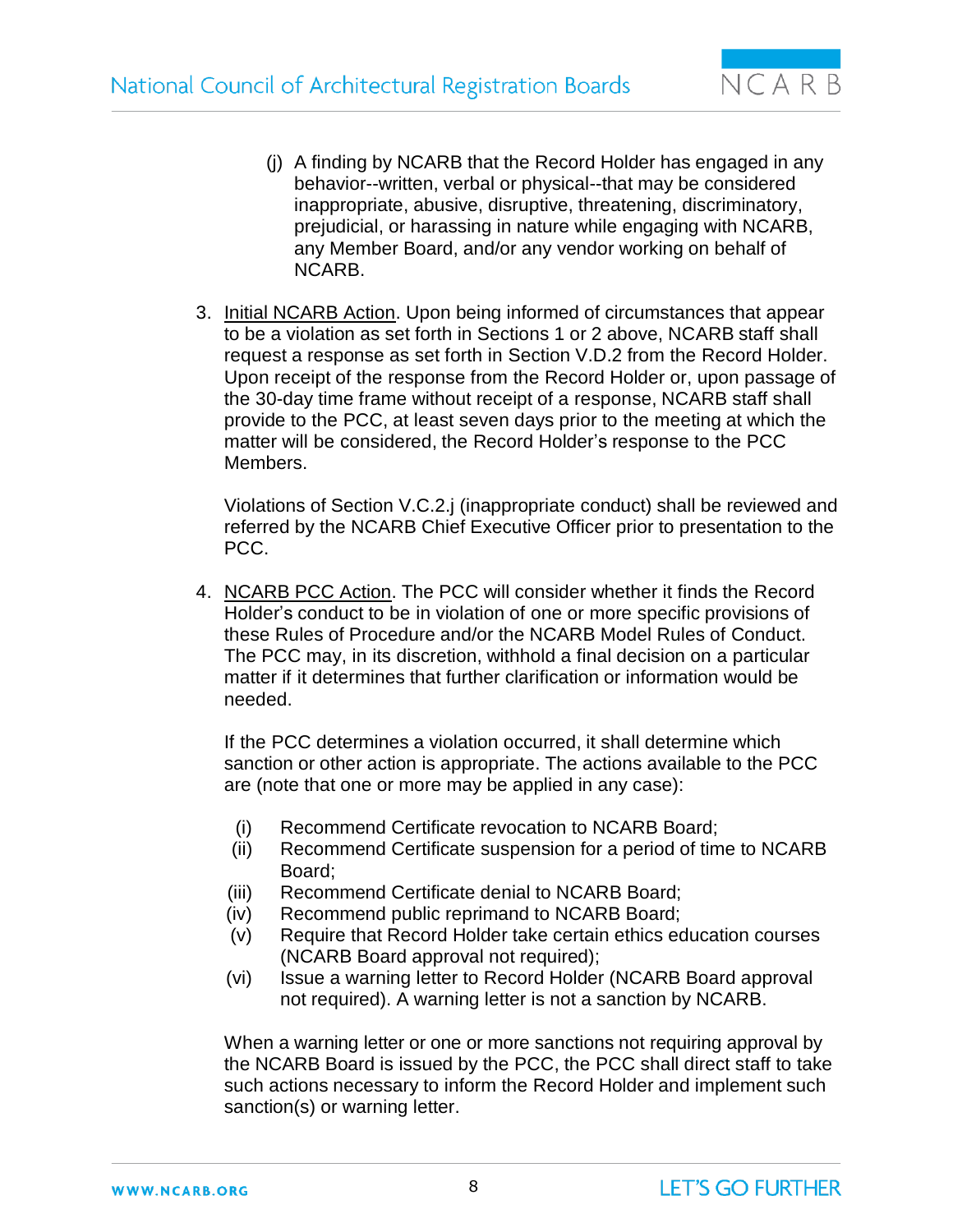

5. NCARB Board of Directors Action. If a proposed sanction requires approval by the NCARB Board, NCARB staff shall prepare appropriate notice documents for consideration by the NCARB Board.

#### D. Procedures.

- 1. Review Standard. The PCC shall use the standard of preponderance of the evidence ("more likely than not") when deciding whether it believes a violation has been shown.
- 2. Request for Response. Upon being informed of circumstances that appear to be a violation as set forth in Sections V.A or V.C above, NCARB staff shall notify the applicable Record Holder of such circumstances. Such notification shall:
	- (a) Contain all documents—including, for example, Member Board decision and these Rules of Procedure—that are relevant to the matter;
	- (b) State which provisions of these Rules of Procedure are alleged to have been violated;
	- (c) State that the Record Holder has 30 calendar days to respond in writing and/or submit relevant information as to why the Record Holder should not be subject to sanctions; and
	- (d) Provide clear instructions to the Record Holder regarding how to submit a written response.
- 3. Publicity. A public reprimand and/or Certificate revocation shall include the name of the affected Record Holder and a brief description of the conduct leading to the sanctions. Said information shall be published in the appropriate NCARB publications and NCARB web page as determined by NCARB staff for a period of one year. NCARB staff may also share publicly case studies regarding matters considered under these Rules of Procedures that were not subject to a public reprimand sanction, provided that the identifying information (such as, the name of the Record Holder) is not included.
- 4. Timing. A sanction shall become effective immediately upon notice to and receipt by the Record Holder of final documentation from NCARB.
- 5. Notice to Member Boards. NCARB staff shall notify each applicable Member Board when an individual Record Holder has been sanctioned or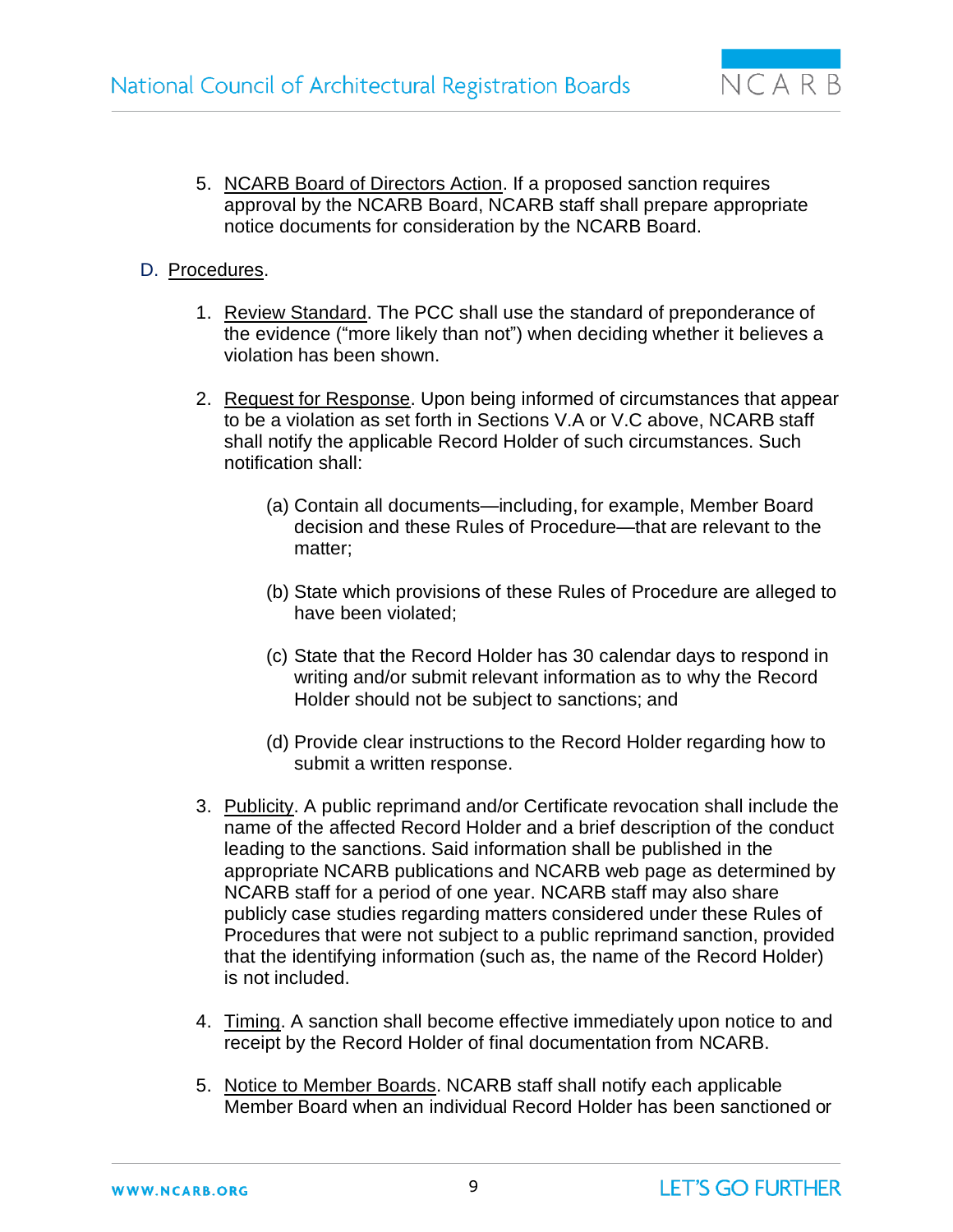

has received a warning letter and shall update NCARB's disciplinary records accordingly.

- 6. Appeals. Petition for relief from sanctions hereunder shall be submitted by the affected Record Holder to the PCC for review and may only be submitted for purposes of demonstrating newly revealed evidence that is contrary to the factual information previously presented and would invalidate the basis for those sanctions. Petitions for relief shall not be submitted for purposes of seeking a re-evaluation of evidence previously presented or the sanctions imposed or for consideration of other evidence or circumstances that do not invalidate the basis for the prior disciplinary action. Upon receipt of a petition for relief permitted hereunder, NCARB staff or the PCC may, in its discretion, request the petitioner or any Member Board to submit additional relevant evidence. NCARB Staff or the PCC may defer consideration and decision pending receipt of such information or other evidence that would demonstrate that the original basis for the prior disciplinary action was invalid. The petitioner shall be notified of the action taken hereunder. The submission of any petition for relief hereunder shall not, during its pendency, suspend or defer the implementation of the disciplinary action previously taken. The procedures for petitions for relief under this section are in addition to the procedures set forth in Section V.D.7 for reinstatement of a revoked Certificate and reapplication after a denied Certificate.
- 7. Reinstatement or Reversal of Denial.
	- (a) Reinstatement.
		- (i) Revoked Certificate. A Certificate previously revoked may be considered for reinstatement if the cause of the revocation has been removed, corrected, or otherwise remedied. NCARB shall only consider an application for reinstatement after 24 months following the effective date of revocation. Upon receiving an application for reinstatement, the PCC will consider the matter. The PCC may, in its discretion, request the applicant or any Member Board to submit relevant information in connection with the application for reinstatement that would warrant reinstatement. The PCC may defer consideration and decision pending receipt of such information. In making such determination, the PCC may consider grounds relevant to denial of the Certificate based on character under Section V.C.2. The PCC by a vote of a majority of its present voting members, shall recommend to the NCARB Board to accept or deny the reinstatement application. The NCARB Board may vote to